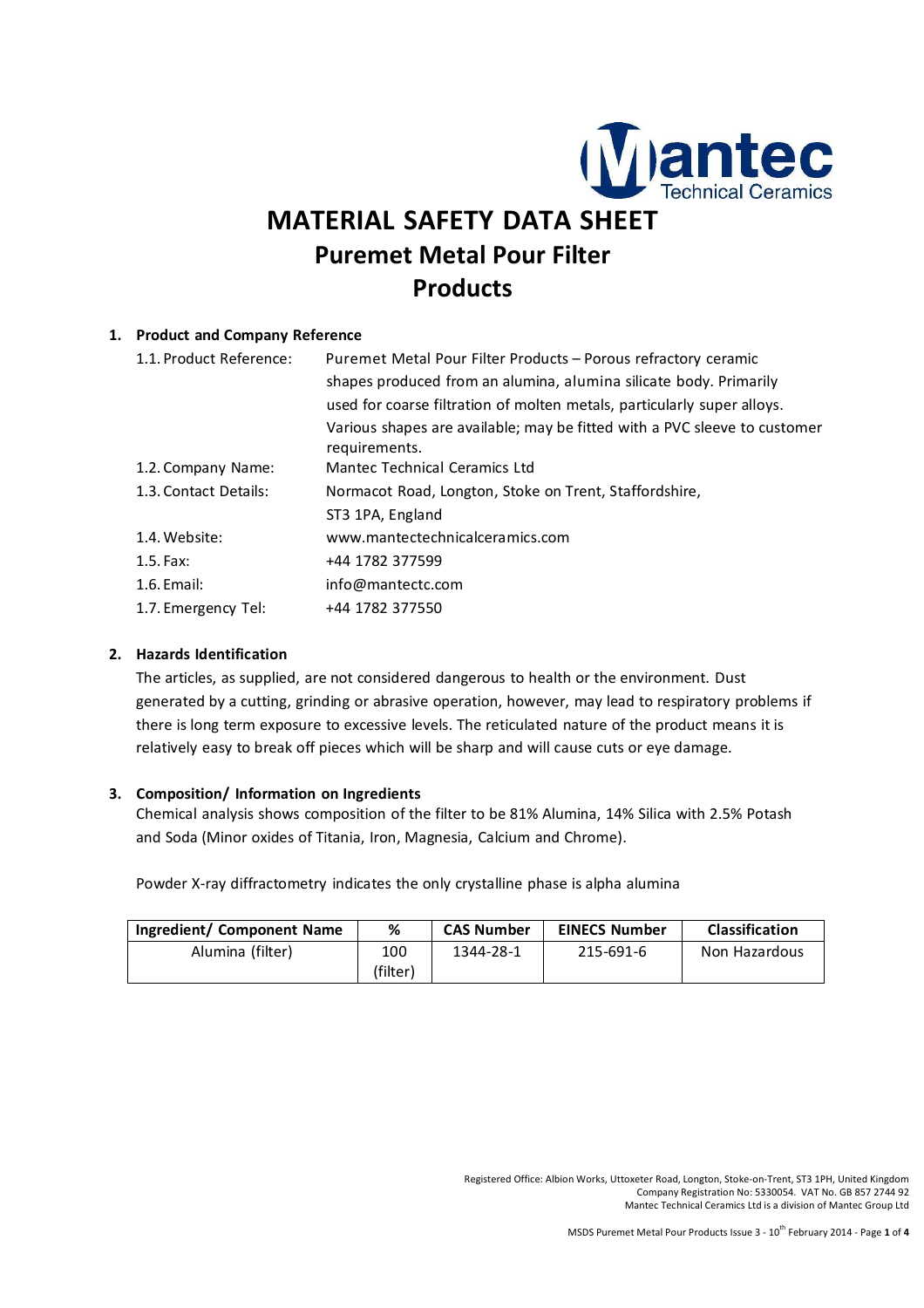The following applies where a coloured PVC sleeve is fitted:

| Ingredient/ Component Name     | %         | <b>CAS Number</b> | <b>EINECS Number</b> | Classification |
|--------------------------------|-----------|-------------------|----------------------|----------------|
| Chlorinated Polyvinyl Chloride | 75-85     | 68648-82-8        | Not assigned         |                |
| resin (sleeve)                 | (sleeve)  |                   |                      |                |
| Plasticiser (sleeve)           | $6 - 7$   | 5493-45-8.        |                      |                |
|                                |           | 42245-42-1        |                      |                |
| Stabilizer (sleeve)            | $2 - 5$   | 10584-98-2        |                      |                |
| Processing Aids                | $2.5 - 3$ | 1663-39-4         |                      |                |
| Pigment ETC                    | < 0.1     |                   |                      |                |

Igniting the sleeve may be irritative to eye, nose, ear by flow gas

#### 4. **First Aid**

| 4.1. Inhalation | Remove from source to fresh air. If symptoms occur, seek medical attention |  |
|-----------------|----------------------------------------------------------------------------|--|
|-----------------|----------------------------------------------------------------------------|--|

- 4.2. Ingestion No adverse effects expected. Treat symptoms
- 4.3. Skin contact No adverse effects expected with product. Possible mechanical irritation from direct contact with dust. In case of mechanical irritation, wash with mild soap and water and apply skin moisturizers
- 4.4. Eye contact No adverse effects with product. Possible mechanical irritation from direct contact with dust or cuts and damage due to sharpness of particles. Wash affected eye(s) with large amounts of clean water. If symptoms persist, seek medical attention

#### **5. Fire – Fighting Measures**

Ceramic product is incombustible and inert in fire therefore there are no special considerations to be made. The adhesive bonded plastic end caps, cork washers & rubber washers that may be supplied with them may burn emitting toxic, flammable fumes in fire.

# **6. Spillage**

6.1. Personal Protection Avoid creating dust. Broken pieces may be a cut hazard. Wear suitable PPE

#### **7. Handling & Storage**

No special requirements

#### **8. Exposure Control/ Personal Protection**

8.1. Respiratory Protection If cutting, grinding, abrading is taking place

| Occupational Exposure Limits: |    |          |                                        |
|-------------------------------|----|----------|----------------------------------------|
| Alumina:                      | UK | OEL EH40 | $10\,\mathrm{mg/m}^3$ total dust TWA   |
|                               | UК |          | 5mg/m <sup>3</sup> respirable dust TWA |

| 8.2. Hand Protection | If cut hazard is identified                                                   |
|----------------------|-------------------------------------------------------------------------------|
| 8.3. Eve Protection  | Recommended if cutting, grinding, abrading is taking place. In this case, the |
|                      | provision of clean water supply or eye wash facilities is recommended         |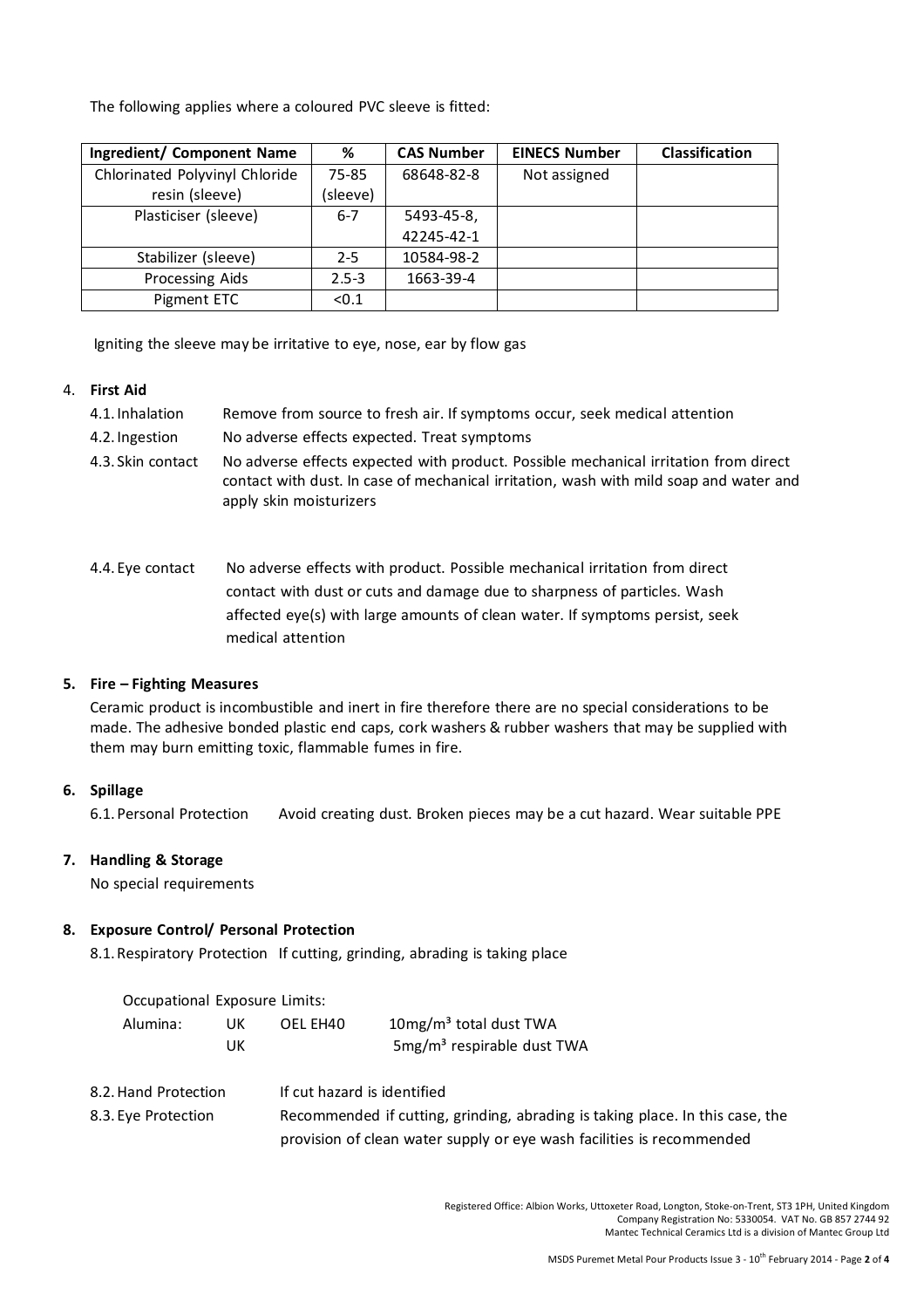#### **9. Physical and Chemical Properties**

|                             | <b>Filter</b>                            |               |  |                | <b>Sleeve</b>  |                 |  |
|-----------------------------|------------------------------------------|---------------|--|----------------|----------------|-----------------|--|
| Appearance                  | pink                                     |               |  |                | coloured solid |                 |  |
| Odour                       | none                                     |               |  |                | not available  |                 |  |
| рH                          | not applicable                           |               |  |                | not applicable |                 |  |
| <b>Boiling Point</b>        | above 1500°C                             |               |  | Ignition point |                | $391^{\circ}$ C |  |
| <b>Melting Point</b>        | above 1200°C                             |               |  | Burning point  |                | $454^{\circ}$ C |  |
| Flammability                | not applicable                           |               |  |                |                |                 |  |
| <b>Explosive Properties</b> |                                          | not explosive |  |                |                |                 |  |
| <b>Oxidising Properties</b> |                                          | not oxidising |  |                |                |                 |  |
| Vapour Pressure             | not applicable                           |               |  |                |                |                 |  |
| Density                     | $<$ 1 g/cc                               |               |  |                |                |                 |  |
| Solubility                  | not soluble in water and common solvents |               |  |                |                |                 |  |

#### **10. Stability and Reactivity**

The article is inert and stable in normal conditions of temperature and pressure

- 10.1. Conditions to avoid contact the mone 10.2. Dangerous decomposition products (filter) none
- 10.3. Dangerous decomposition products (sleeve) acid halides, halogenated compounds, phosgene, vinyl chloride, oxides of carbon

#### **11. Toxicological Information**

11.1. Alumina (RTECS Number BD 1200000, December 1997):

- Tumorigenic Effects Data:
	- TBL<sub>o</sub> 90mg/kg (rat: intrapleural)
	- TDL₀ 200mg/kg (rat: implant) TD

200mg/kg (rat: implant)

Carcinogen Data: ACGIH TLV: Not classifiable as a human carcinogen

11.2 Polyvinyl Chloride

Tumorigenic Effects Data: Available Carcinogen Data: IARD: Human inadequate evidence, Animal inadequate evidence, Group 3

Medical conditions aggravated by exposure: Respiratory disorders

#### **12. Ecological Information**

12.1. No threat is posed to the environment by this material, as it is chemically and biologically inert

# **13. Waste Disposal**

Unused products and residue may be disposed of as non-toxic, inert materials to approved landfill sites in accordance with local regulations.

During use the product may become contaminated with hazardous materials. Please refer to the relevant safety data sheet for those materials and treat accordingly